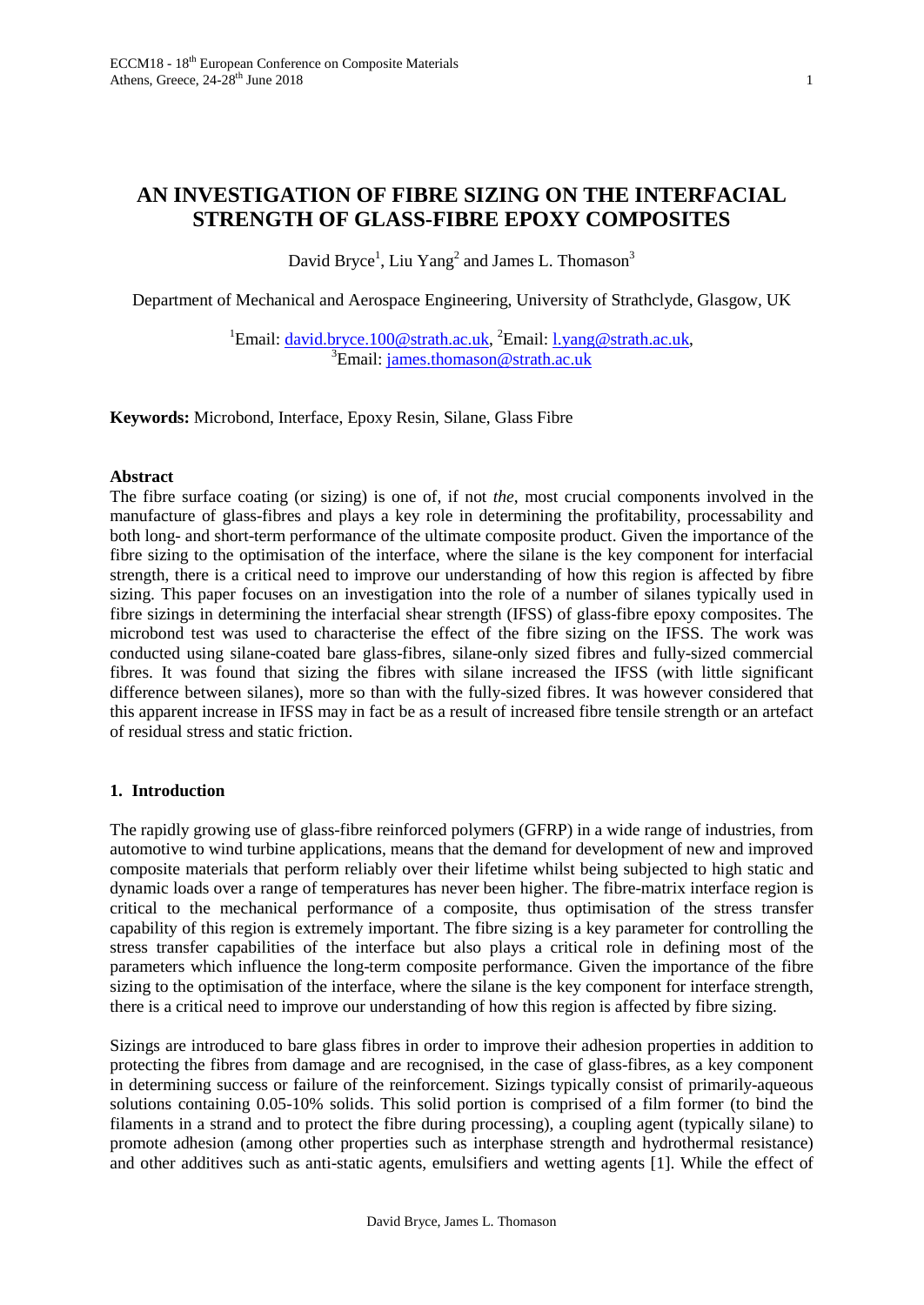sizings on composite performance are widely recognized, there is a gap in the knowledge as to *why* they work, beyond the fact that they do.

The present work focuses on examining fully-sized commercial glass-fibres, silane only sized fibres, and bare glass-fibres coated with silane to gauge the effect, if any, on the IFSS when used with a DGEBA-based epoxy resin system and whether any evidence can be presented for the theory that the success of the interface is of as much of a physical nature as it is a chemical one.

## **2. Experimental**

#### **2.1 Materials**

The experiments were conducted using a number of boron-free (and one borosilicate) E-glass fibres. Bare (water-sized) and silane-only sized fibres were taken from larger rovings supplied by Owens Corning. Fully-sized commercial fibres (Advantex® SE1500 and SE2020, HiPer-Tex™ W2020) were taken from larger rovings supplied by 3B. The epoxy resin systems used were Araldite® 506 and D.E.R.<sup>™</sup> 332 both with triethylenetetramine, technical grade 60%, (TETA) as a curing agent supplied by Sigma Aldrich. Both are bisphenol-A diglycidyl ether-based and the 506 resin also contains a reactive diluent. Owens Corning bare (water-sized) fibres were coated with 1% solutions of γglycidyloxypropyltrimethoxysilane (Sigma Aldrich), γ-glycidoxypropylmethyldimethoxysilane (Flurochem) and γ-glycidoxypropylmethyldiethoxysilane (Fluorochem). The fibres used for the investigation are summarized in Table 1.

| <b>Designation</b> | <b>Sizing</b>                                         | <b>Mean Fibre</b><br>Diameter $(\mu m)$ |
|--------------------|-------------------------------------------------------|-----------------------------------------|
| <b>BF</b>          | Bare (water-sized)                                    | 15.8                                    |
| <b>APS</b>         | γ-aminopropyltriethoxysilane                          | 16.7                                    |
| <b>GPTMS</b>       | γ-glycidoxypropyltrimethoxysilane                     | 16.6                                    |
| <b>MPTMS</b>       | γ-methacryloxypropyltrimethoxysilane                  | 16.4                                    |
| <b>SE1500</b>      | Epoxy-compatible commercial sizing                    | 17.7                                    |
| <b>SE2020</b>      | Epoxy-compatible commercial sizing                    | 18.1                                    |
| W <sub>2020</sub>  | Epoxy-compatible commercial sizing                    | 19.0                                    |
| <b>SE1500 AW</b>   | $SE1500 + acetone$ wash                               | 17.5                                    |
| <b>SE2020 AW</b>   | $SE2020 + acetone$ wash                               | 18.8                                    |
| <b>W2020 AW</b>    | $W2020 +$ acetone wash                                | 17.9                                    |
| $BF + GPTMS$       | $BF + (\gamma$ -glycidyloxypropyl)trimethoxysilane    | 16.7                                    |
| $BF + GPMMS$       | $BF + (\gamma$ -glycidoxypropyl)methyldimethoxysilane | 16.4                                    |
| <b>BF+GPMES</b>    | $BF + (\gamma$ -glycidoxypropyl)methyldiethoxysilane  | 16.4                                    |

#### **Table 1:** Glass Fibre Summary

#### **2.2 Sample Preparation**

For the silane coatings, a pH meter was first calibrated using buffer solutions of pH 4,7 and 10. A dilute acetic acid solution was used to adjust the pH of deionised water to 5-5.5 (5.34) in order to promote hydrolysis of the silane in water. 1mL of silane solution was mixed with 100mL of acidified deionised water (2mL to 200mL Sigma) then left to hydrolyse for 24 hours in a sealed container. Bare (water-sized) glass fibre bundles were completely immersed in the silane solution for 15 minutes then removed and dried in an oven for 15 minutes at 110°C. For the acetone treatments, fully-sized commercial glass fibres were completely immersed in a sealed container of acetone (200mL) for 24 hours then rinsed with clean acetone and left for 24 hours to dry at room temperature.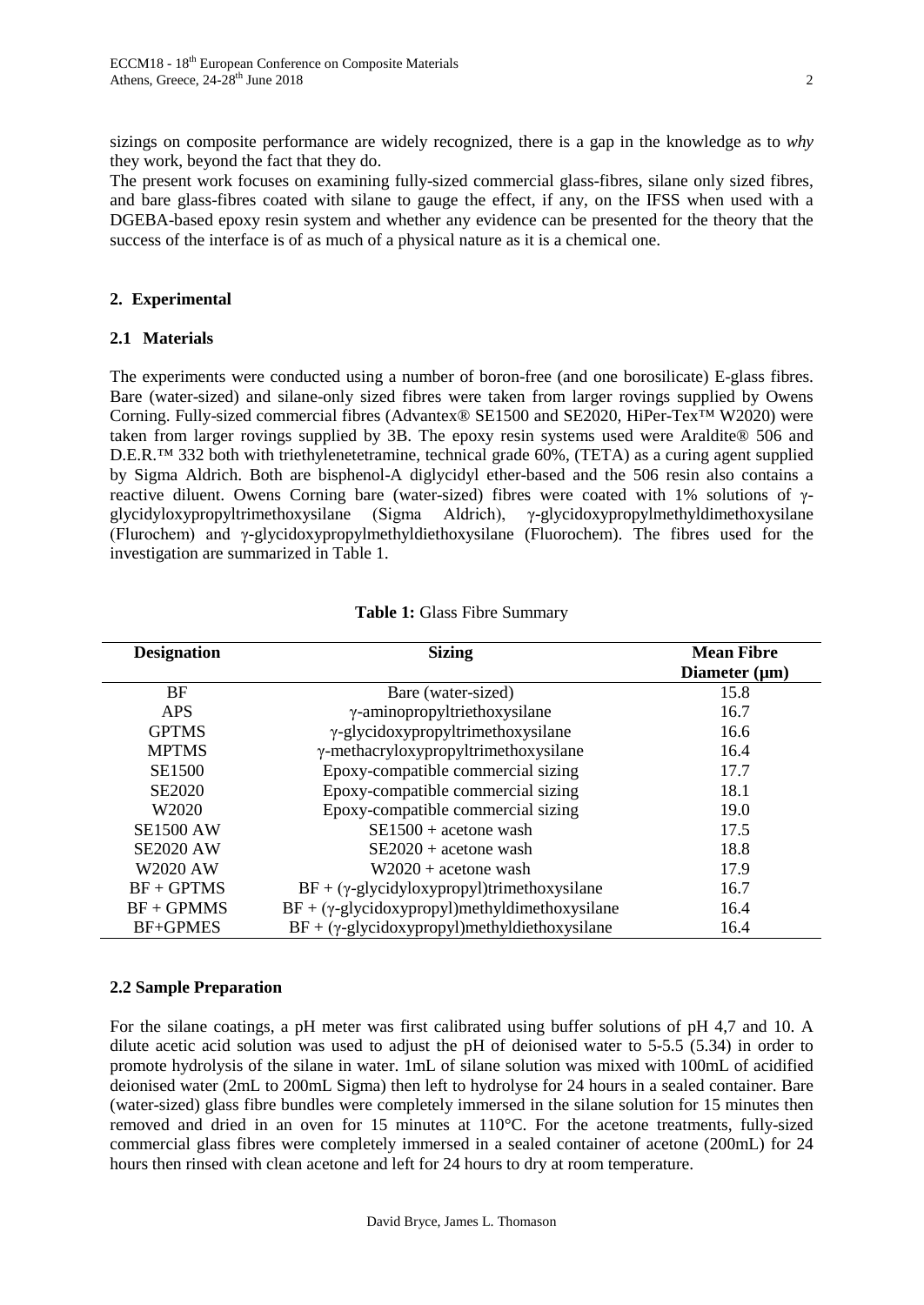The epoxy resin and curing agent were mixed to the stoichiometric ratio  $(\approx 14 \text{pph})$  and degassed for 10 minutes to remove air trapped during mixing and improve the homogeneity of the mixture. Individual fibres were removed from bundles (in turn removed from the roving) and applied across 20mm gauge length card windows, attached first with double-sided tape then secured with superglue. A length of steel wire  $(\emptyset = 125 \mu m)$  was used to apply resin to the fibres in order to form axisymmetric microdroplets suitable for testing. Each application produced a number of droplets. The wire was touched to the fibre twice for each sample in order to choose the most suitable droplet following optical microscopy. The samples were then cured at 60°C for 1 hour followed by 120°C for 2 hours with a consistent 2°C/min temperature ramp used throughout. Once cured, the droplets were examined under an optical microscope at 200x magnification with ideal, axisymmetric droplets chosen for testing. The fibre diameter, length of the droplet (embedded length) and droplet diameter were then measured. Multiple images were collected for each sample and droplets with diameters of 40-80µm chosen to maintain an approximate droplet size throughout. These measurements are required in order to calculate the IFSS using Equation 1.

$$
\tau = \frac{F_{max}}{\pi D_f L_e} \tag{1}
$$

Where  $\tau$  is the interfacial shear strength,  $F_{\text{max}}$  is the maximum load,  $D_f$  is the diameter of the fibre and Le is the embedded length.

## **2.3 The Microbond Test**

A generally accepted manifestation of adhesion is the mechanically measured interfacial shear strength (IFSS)[2]. Over the years a number of experimental techniques have been developed and studied in order to assess the IFSS such as the microbond test and the single fibre pull-out test [3]. It is also known that the IFSS can be influenced by chemicals, such as silane coupling agents. This has in turn led to a number of investigations surrounding both glass and carbon fibre-reinforced polymer composites using the microbond test method [4-5]. In the present work, the effect of various silane coupling agents and full sizings on the IFSS of the composite was investigated using the microbond test. While it is debated whether micromechanical testing methods do in fact provide a true measure of adhesion there can be no doubt that they serve as a useful tool for screening various combinations of fibre and matrix and work as a reliable comparative method.



**Figure 1:** Microbond testing apparatus

Once the samples were prepared, as detailed in 2.2, the microbond test was conducted using an Instron 3342 universal tensile testing machine and a rig designed and built in-house as shown in Figure 1[6]. While microbond testing apparatus varies between labs, the basic principal remains the same. The fibre is able to pass through some aperture freely while the microdroplet is not, resulting in an applied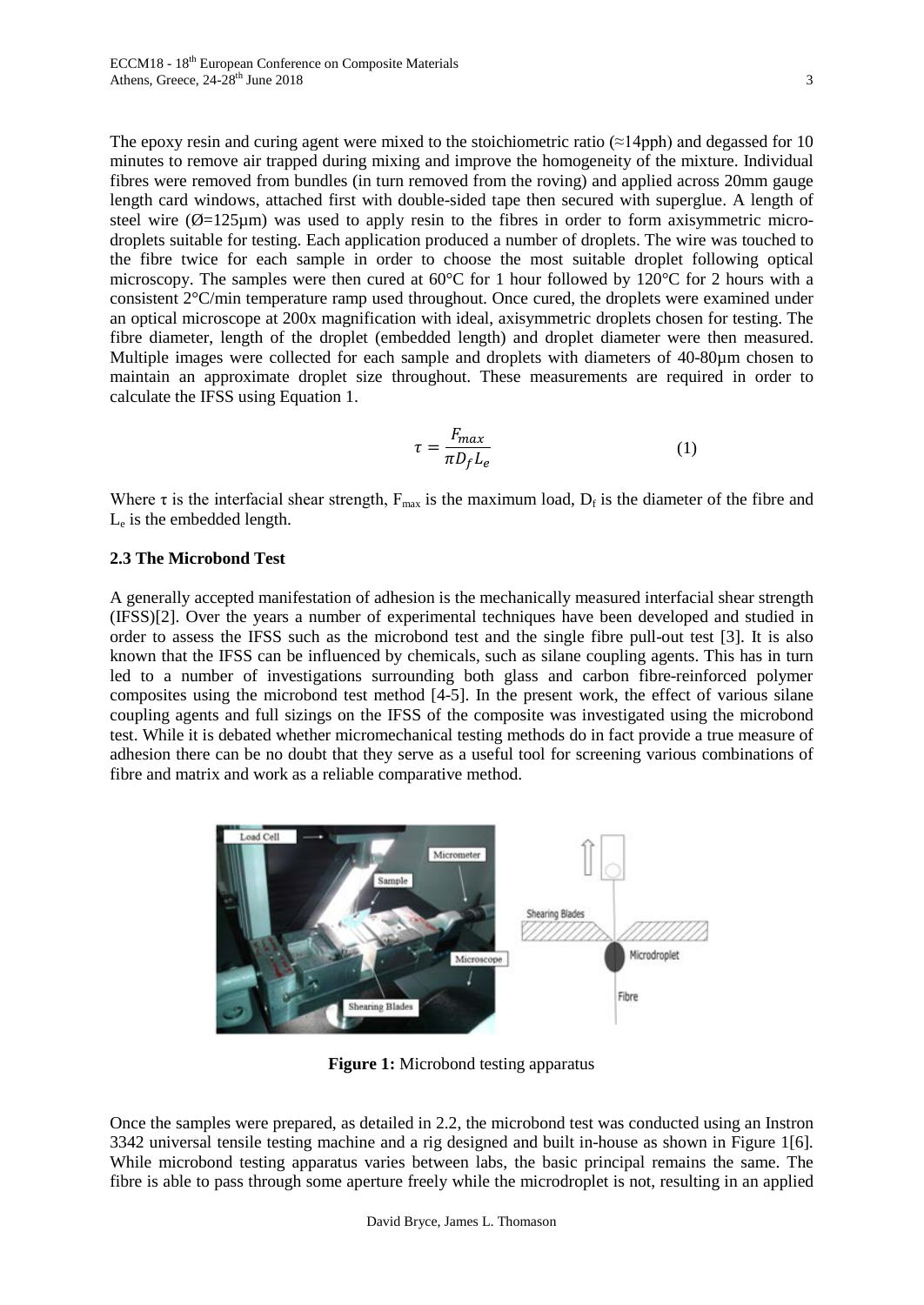force and the debonding of the fibre from the surrounding matrix. Once placed in the rig, shearing blades were moved with micrometers in order to secure the sample. Care was taken to avoid damaging or severing the sample prior to testing. The details of the sample were then inputted into the Instron software and the test began at a rate of 0.1mm/min using a 10N load cell. Successful sample debond exhibited a slight curve at the peak force as opposed to a sharp drop in instances of fibre fracture. A further indication of a successful sample was the force beginning to ramp again as a result of frictional forces. Results were excluded for samples where the fibre fractured prior to a successful debond occurring.

#### **3. Results**

The microbond testing results was based around three pre-coated silane-only fibres, three commercial fully-sized fibres and three bare glass fibres coated in-house. Of particular interest is the plot of maximum load against embedded area allowing the spread of the data to be easily assessed. Figure 2 shows a typical plot, exhibiting the scatter in data characteristic to the microbond test.



**Figure 2:** Maximum load vs embedded area for SE1500 with 506 resin

The microbond test results showed that the application of any form of sizing contributed to an improved IFSS compared to a bare fibre. The silane-only sized fibres generally exhibited IFSS in the region of 45 MPa, though there was little significant difference between the various silane coatings. The fully-sized fibres showed lower IFSS results when used with the 506 resin system. When used with the D.E.R. 332 resin system, however, the fully-sized fibres performed better than any silane-only sized fibre.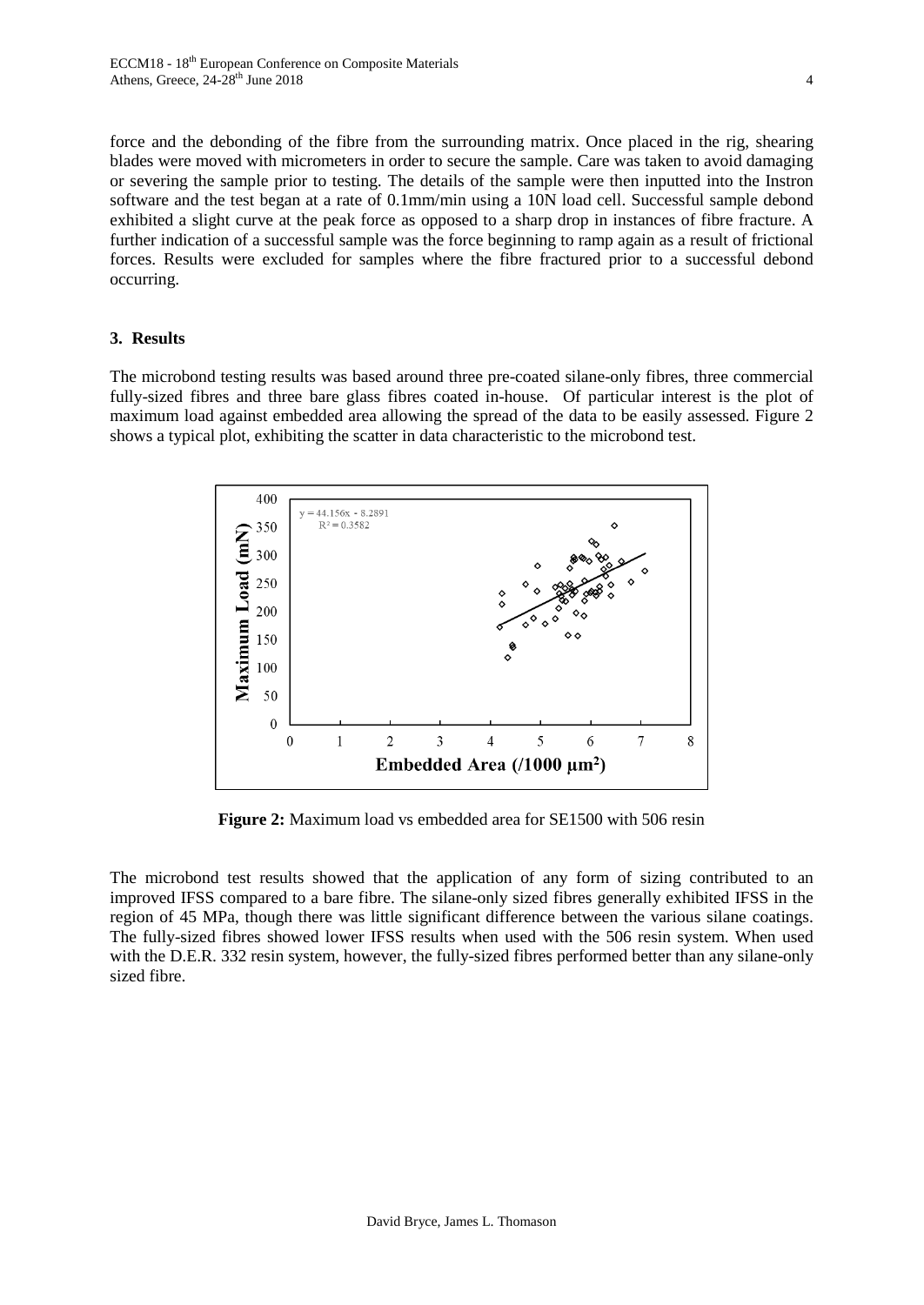

**Figure 3:** Comparison of glass fibre sizings

Following treatment with silane, each of the fibres showed increased IFSS over bare glass fibres. The fibres which were coated with GPTMS in-house showed comparable results to those which were received pre-coated. There was little significant difference (within confidence limits between) GPTMS and GPMMS with GPMES exhibiting improved results for both resin systems.



**Figure 4:** Comparison of bare glass fibres before and after treatment with silane

Following treatment in acetone for 24 hours, the IFSS of the commercial fibres was improved by approximately 8MPa.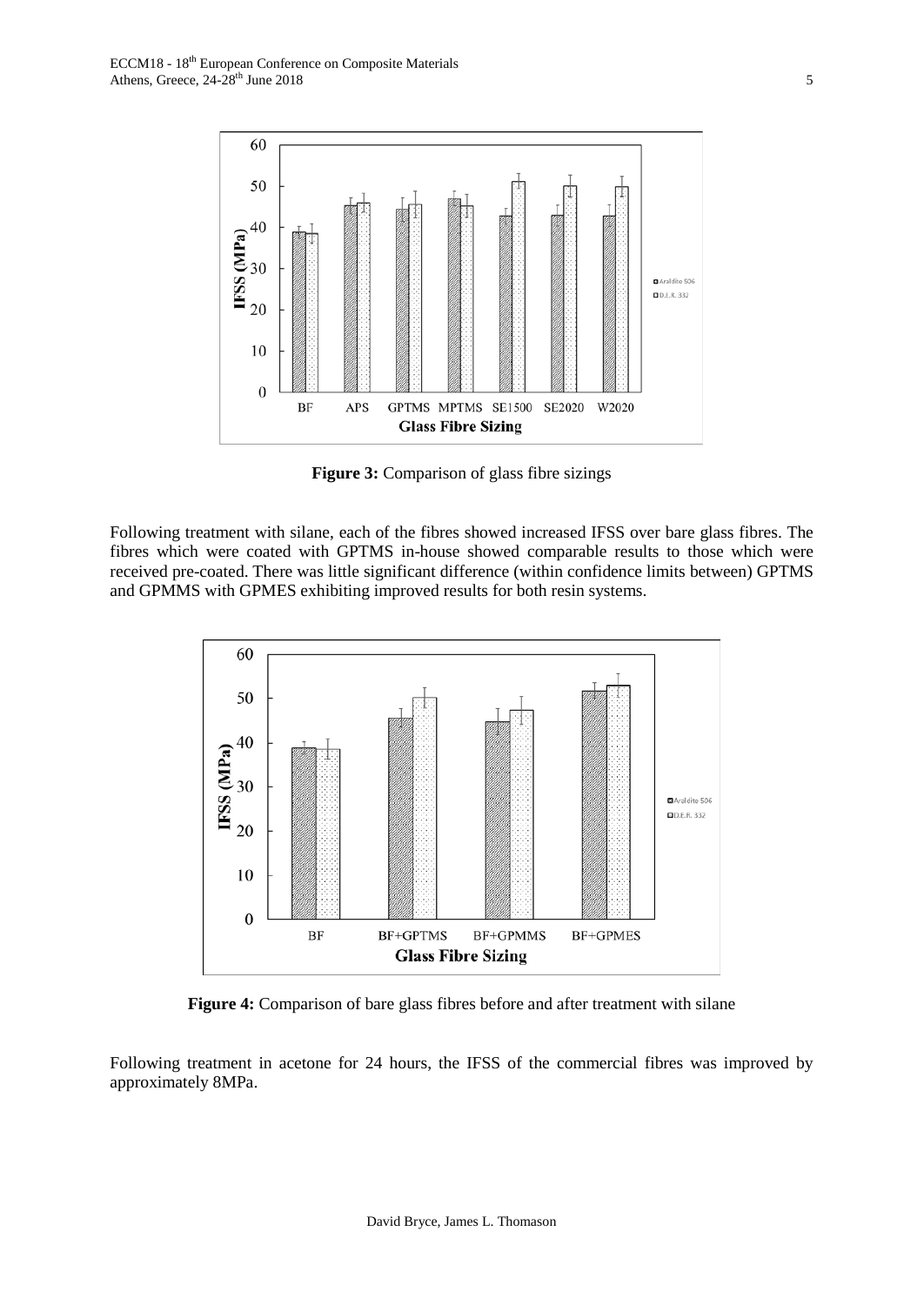

**Figure 5:** Comparison of fully-sized fibres following acetone treatment

The microbond testing results are summarised in Table 2:

| <b>Designation</b> | $\tau(MPa)$ 506 | 95% Confidence | $\tau(MPa)$ 332          | 95% Confidence |
|--------------------|-----------------|----------------|--------------------------|----------------|
| BF                 | 38.9            | 1.4            | 38.6                     | 2.3            |
| <b>APS</b>         | 45.3            | 2.0            | 46.0                     | 2.3            |
| <b>GPTMS</b>       | 44.4            | 2.9            | 45.6                     | 3.2            |
| <b>MPTMS</b>       | 47.1            | 1.7            | 45.2                     | 2.7            |
| <b>SE1500</b>      | 42.8            | 1.9            | 51.2                     | 1.9            |
| <b>SE2020</b>      | 42.9            | 2.5            | 50.1                     | 2.7            |
| W2020              | 42.8            | 2.6            | 49.9                     | 2.4            |
| <b>SE1500 AW</b>   | 49.2            | 1.9            | -                        |                |
| <b>SE2020 AW</b>   | 48.0            | 2.5            | $\overline{\phantom{0}}$ |                |
| <b>W2020 AW</b>    | 50.0            | 2.6            | $\overline{\phantom{a}}$ |                |
| $BF + GPTMS$       | 45.6            | 1.9            | 50.1                     | 3.3            |
| $BF + GPMMS$       | 44.8            | 2.3            | 47.3                     | 2.9            |
| <b>BF+GPMES</b>    | 51.8            | 2.2            | 53.0                     | 3.1            |

**Table 2:** Summary of Microbond Testing Results

#### **4. Discussion**

It is evident that the application of silane, or in fact *any* sizing, increases the interfacial tenacity of the composite. Given that there is little significant difference between the silane coatings, it is reasonable to suggest that the improvement may be of a (at least partially) physical nature as much as a chemical one. It would be expected that sizings (commercial and GPS-based) formulated to give improved results with epoxies (thus containing reactive groups) would give uniformly improved performance, though this was not always the case. In addition to chemical interactions, it is important to consider the physical interactions that may contribute to a proportion of the measured IFSS.

Figure 6 shows SEM images of micro-droplet samples exhibiting a pocking or deformation of the surface as a result of shrinkage during curing.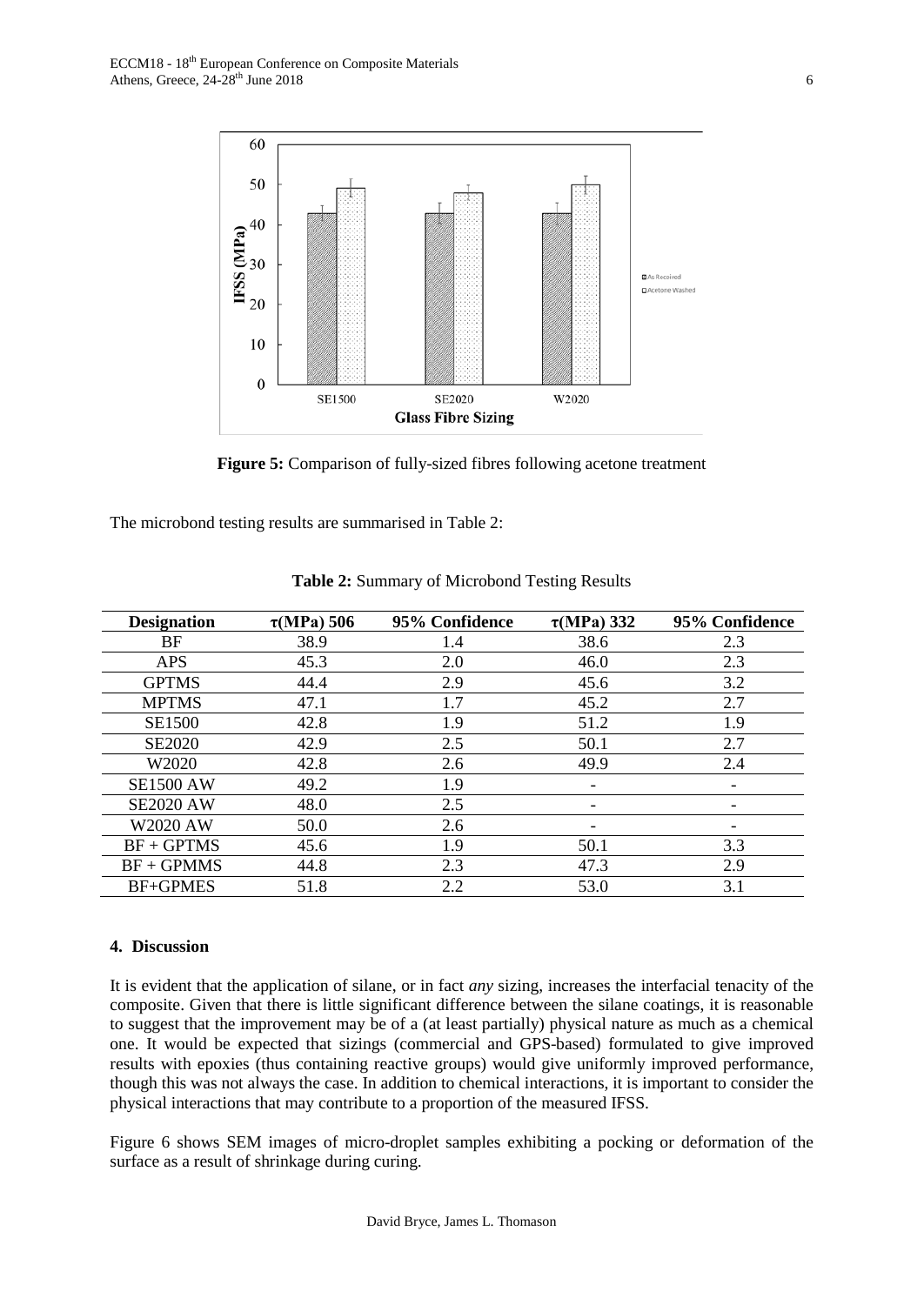

**Figure 6: SEM of micro-droplet cure shrinkage**

This dimensional shrinkage can result in radial compressive stresses "gripping" the fibre. In addition, static friction may be increased through the application of a silane/sizing compared to bare glass. In their review of the literature Kalantar and Drzal found that Aramid showed improved interfacial properties following a roughening of the surface, though it would be interesting to study this further in regards to glass-fibre/epoxy composites [7].

When used with the Araldite 506 epoxy, the fully-sized fibres exhibited marginally weaker interface properties than that of the silane-only sized fibres. It is possible that the acetone treatment removes additives that, while essential for processing and production, may also in fact detract from the interfacial properties of the composite.

While the results for both resin systems remained more or less consistent for the pre-coated silane-only fibres, the D.E.R. 332 resin system exhibited superior IFSS when used in conjunction with commercially-sized fibres and with those coated in-house. Both epoxy resins are of the DGEBA, with the Araldite 506 containing a reactive diluting agent and D.E.R. 332 being a single resin. In general, the viscosity of the D.E.R. resin resulted in slightly larger droplets that, while still within the imposed 40-80µm diameter limit, resulted in a slightly larger embedded area.

Though there is debate on whether micromechanical testing methods are realistic approximations of the *true* interface of the composite, the microbond test (among others) remain effective methods for screening and comparing various sizings and allow for almost any fibre and matrix combination to be used[8-9].

## **5. Conclusions**

The effect of coating glass fibres with silane coupling agents was quantified using the microbond test. It is clear that the application of a silane increases the IFSS though there may be a number of reasons why this may occur. Conventional wisdom would suggest that the addition of silane resulting in the improvement is of a chemical nature, arising as a result of silane reacting with the matrix components during thermosetting. That there is little difference in the results between the silanes formulated specifically for use with epoxy and those that are could suggest that the phenomenon may instead be of a physical nature. Reilly and Thomason showed that silane sizings considerably improved the strength of glass-fibres, attributing the increase to a possible "healing" of surface flaws on the glass [10]. As microbond results where the fibre fractures prior to the microdroplet successfully debonding, it can be proposed the IFSS of sized fibres is increased as a result of fewer instances of fibre fracture and the ability to apply greater loads. Bare glass samples are limited by their tensile strength. If they were ever to have IFSS values in the range of some of the high-performing results, the fibre would have fractured long before the droplet could debond. Further arguments for the physical nature of the